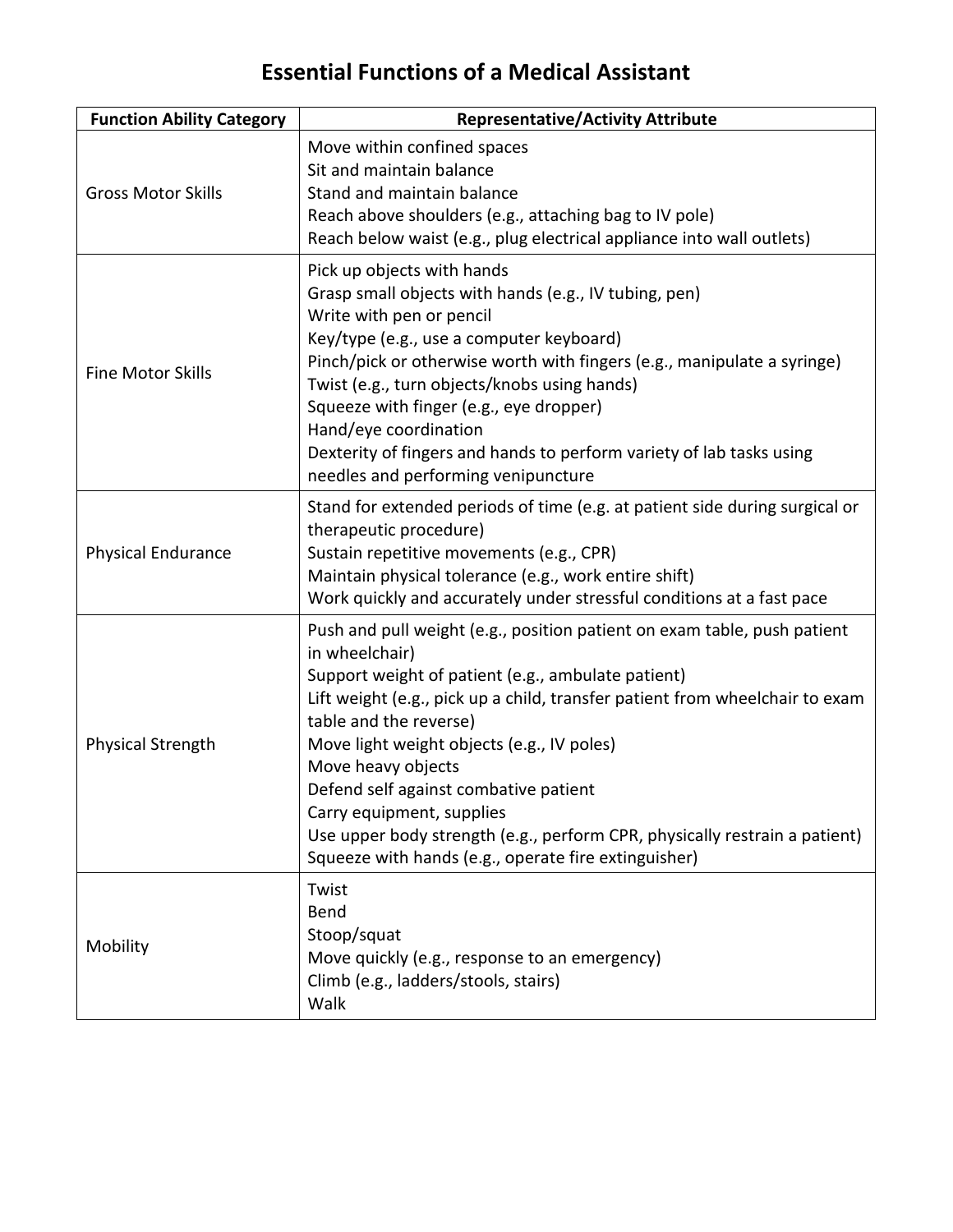| Hearing                    | Hear normal speaking level sounds (e.g., person to person report)<br>Hear faint voices<br>Hear faint body sounds (blood pressure sounds, apical pulse)<br>Hear situations when not able to see lips (e.g., when masks are used)<br>Hear auditory alarms (e.g., monitors, fire alarms, call bells)<br>Hear muffled sounds with stethoscope<br>Hear in order to communicate effectively with patient                                                                                                                                       |
|----------------------------|------------------------------------------------------------------------------------------------------------------------------------------------------------------------------------------------------------------------------------------------------------------------------------------------------------------------------------------------------------------------------------------------------------------------------------------------------------------------------------------------------------------------------------------|
| Visual                     | See objects inches away (e.g., information on a computer screen, skin<br>conditions)<br>See objects feet away (e.g., patient in a room)<br>See objects several feet away (e.g., client at end of hall)<br>Use depth of perception<br>Use peripheral vision<br>Distinguish color (e.g., color codes on supplies, charts, bed)<br>Distinguish color intensity (e.g., flushed skin, skin paleness)<br>Visual acuity to read small print, gauges, and color vision for lab<br>interpretation and to use equipment for venipuncture correctly |
| <b>Tactile</b>             | Feel vibrations (e.g., palpate pulses)<br>Detect temperature (e.g., skin solutions)<br>Feel differences in surface characteristics (e.g., skin turgor, rashes)<br>Feel differences in sizes, shapes (e.g., palpate vein, identify body<br>landmarks)<br>Detect environment temperature (e.g., check for drafts)                                                                                                                                                                                                                          |
| Smell                      | Detect odors from client (e.g. foul-smelling drainage, alcohol breath, etc.)<br>Detect smoke<br>Detect gases or noxious smells                                                                                                                                                                                                                                                                                                                                                                                                           |
| <b>Emotional Stability</b> | Establish therapeutic boundaries<br>Provide patient with emotional support<br>Adapt to changing environment/stress<br>Deal with the unexpected (e.g., patient going bad, crisis)<br>Focus attention on task<br>Monitor own emotions<br>Perform multiple responsibilities concurrently<br>Handle strong emotions (e.g., grief)<br>Perform under stress<br>React with controlled emotions in emergency situations                                                                                                                          |
| Reading                    | Read and understand written documents (e.g., policies, protocols)                                                                                                                                                                                                                                                                                                                                                                                                                                                                        |